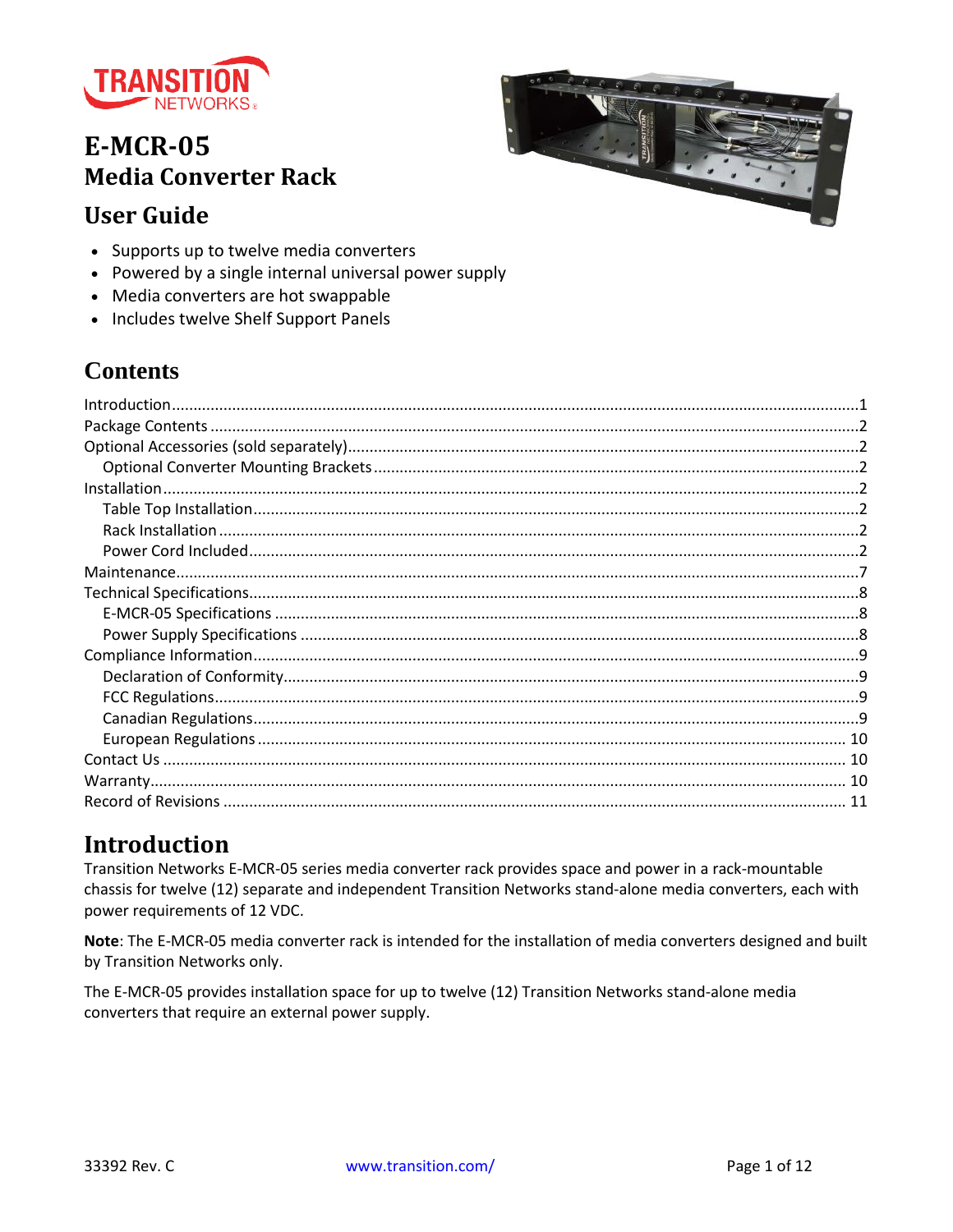# <span id="page-1-0"></span>**Package Contents**

Contact your sales representative if you have not received the following:

- $\Box$  One E-MCR-05 Media Converter Chassis
- □ One Power Supply
- $\square$  Twelve Shelf Support Panels
- □ One counrtry-specific Power Cord
- $\Box$  Kit, Rack Mount Ears
- □ Nine Rubber Feet
- □ One Documentation Postcard

Save the packing material for possible future use.

## <span id="page-1-1"></span>**Optional Accessories (sold separately)**

#### <span id="page-1-2"></span>**Optional Converter Mounting Brackets**

| <b>RMBU</b> | Universal Rack Mount Bracket for Stand-Alone Converters |  |
|-------------|---------------------------------------------------------|--|
| <b>RMBM</b> | Rack Mount Bracket for Mini Media Converters            |  |

## <span id="page-1-3"></span>**Installation**

### <span id="page-1-4"></span>**Table Top Installation**

The E-MCR-05 is shipped with nine (9) black rubber feet for optional installation on a table or other flat, stable surface. When installing on a table top, remove the rubber feet from the card and place them evenly spaced on the bottom of the chassis. The E-MCR-05 must be installed in a well-ventilated area.

### <span id="page-1-5"></span>**Rack Installation**

The E-MCR-05 ships with four (4) attachment screws for installation in a standard rack.

**Warning**: Take care to mount the E-MCR-05 so that it will not fall. Failure to observe this warning could result in an injury or damage to the equipment.

**Caution**: Follow the rack manufacturer's recommendation for mounting the E-MCR-05 into the rack.

<span id="page-1-6"></span>**Caution**: Ensure that proper airflow around the E-MCR-05 is maintained.

### **Power Cord Included**

To order the corresponding country-specific power cord, add the extension to the end of the SKU; Ex: E-MCR-05- NA = -NA = North America, -LA = Latin America. -EU = Europe, -UK = United Kingdom, -SA = South Africa, -JP = Japan, -OZ = Australia, -BR = Brazil.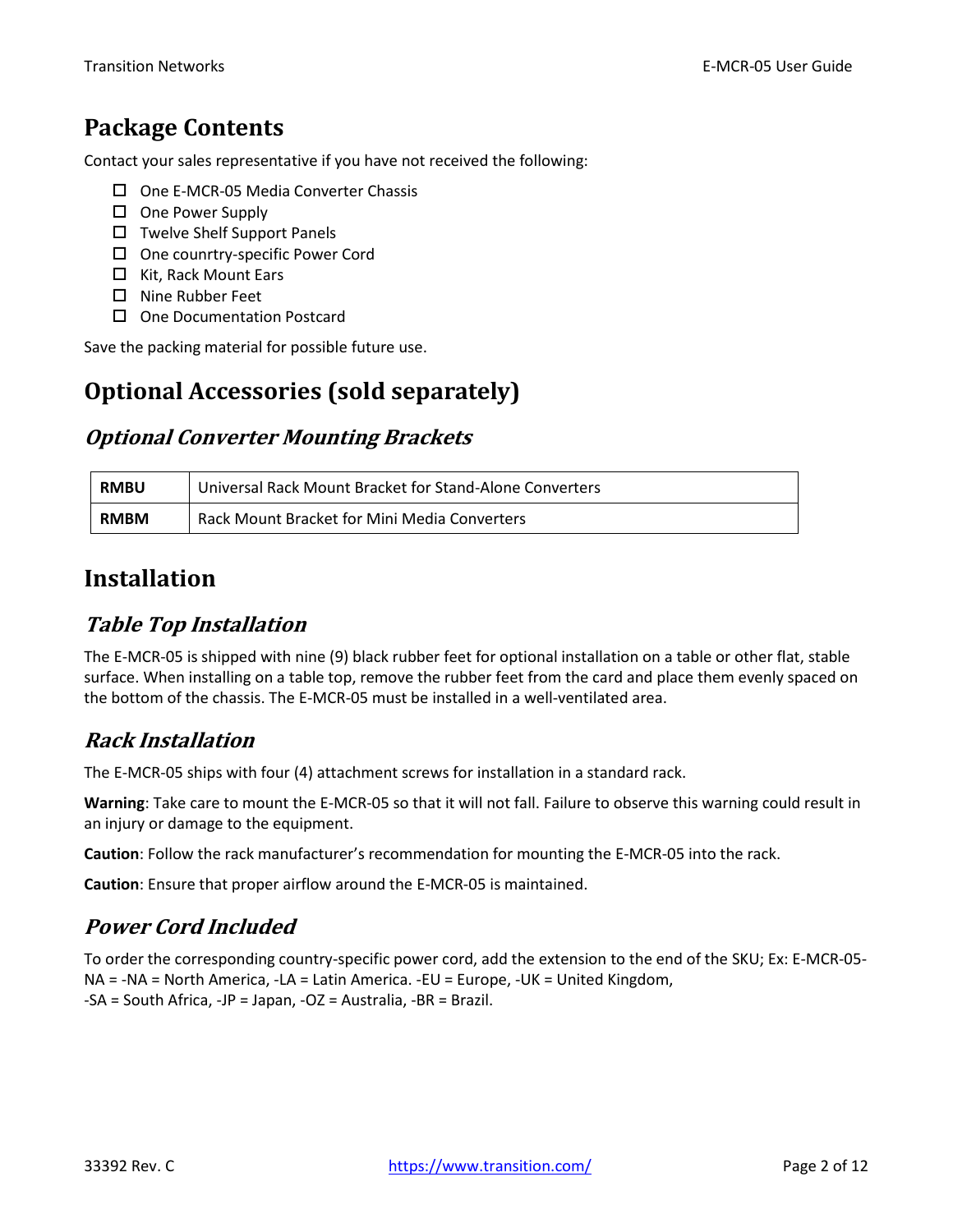#### **Safety Instructions for Rack Mount Installations**

The instructions below (or similar) are intended for rackmount installation environments:

- 1. Elevated Operating Ambient: if installed in a closed or multi-unit rack assembly, the operating ambient temperature of the rack environment may exceed room ambient. Install the equipment in an environment compatible with the maximum ambient temperature (Tma) specified.
- 2. Reduced Air Flow: install the equipment in a rack so that the amount of air flow required for safe operation is not compromised.
- 3. Mechanical Loading: Mount the equipment in the rack so that a hazardous condition does not occur due to uneven mechanical loading (weight distribution/rack balance).
- 4. Circuit Overloading: consider the connection of the equipment to the supply circuit and the effect that overloading of the circuits might have on overcurrent protection and supply wiring. Consider all equipment nameplate ratings when addressing this concern.
- 5. Reliable Earthing: maintain reliable earthing of rack-mounted equipment; pay attention to supply connections other than direct connections to the branch circuit (e.g., use of power strips).

#### **Mount the E-MCR-05 into a Rack**

The E-MCR-05 is 4.725" (2.7U) high which can be mounted as follows:

- 1. Locate four (4) screws (provided) and optional clip-nuts (not provided) for each E-MCR-05 Media Converter Rack.
- 2. Carefully align the E-MCR-05 at a level position between the rack mounting rails as shown on the next page.
- 3. Install two (2) screws through the right front bracket and two (2) screws through the left front bracket; use the clip nuts to secure the E-MCR-05 to the rack.

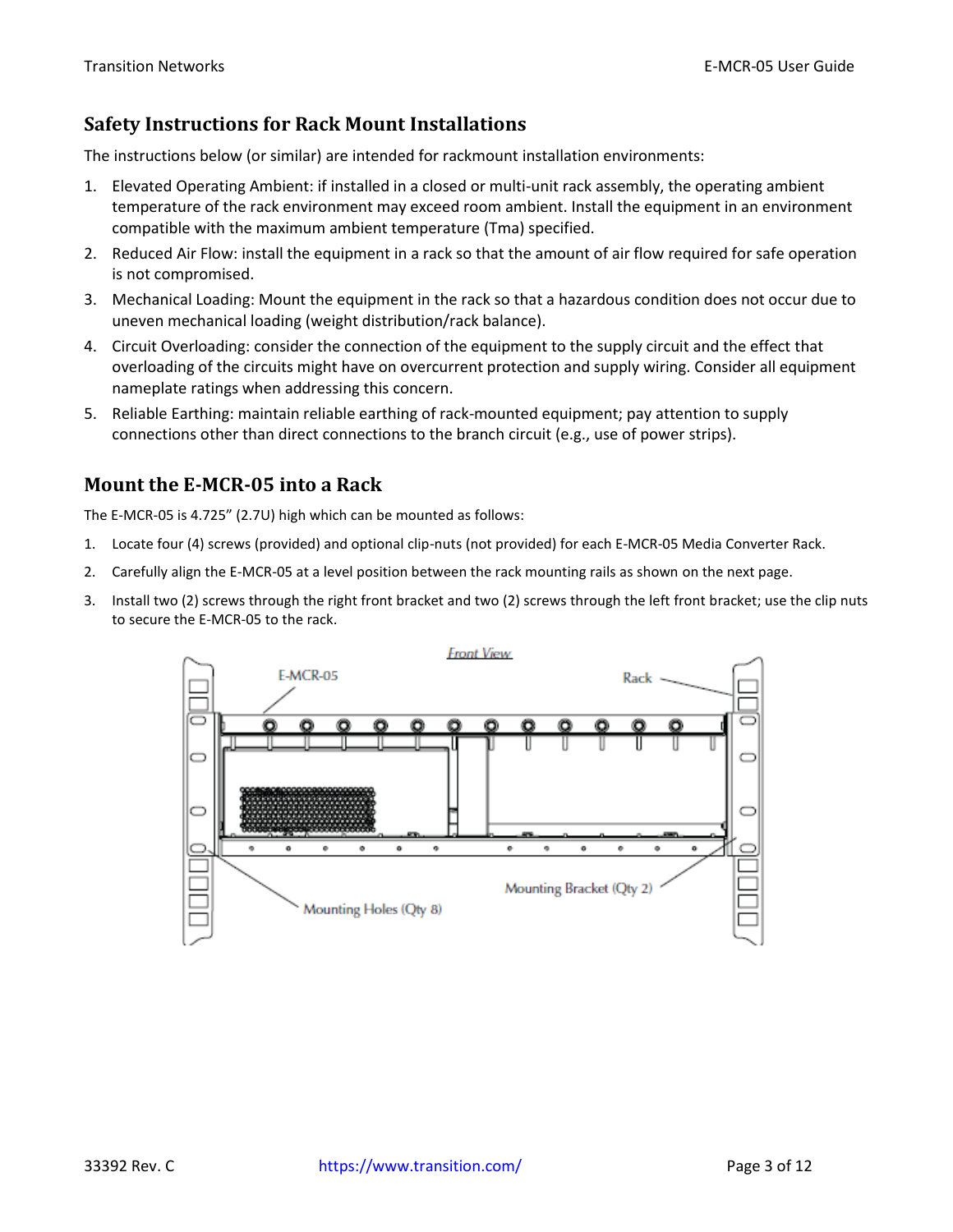#### **Install Shelf Support Panel to Media Converter(s)**

The E-MCR-05 comes with 12 self-support panels that must be mounted to each media converter before it can be installed.

- 1. Set the media converter on its bottom as shown below.
- 2. Remove the two (2) screws securing the cover to the media converter.
- 3. Position the shelf support panel as shown below.
- 4. Insert the two screws as shown below and tighten to secure to the media converter.



#### **Install Media Converters into E-MCR-05**

- 1. Position the media converter in the E-MCR-05 as shown below and then carefully slide it into the slot.
- 2. Tighten the panel fastener located directly under the media converter to secure it to the E-MCR-05.

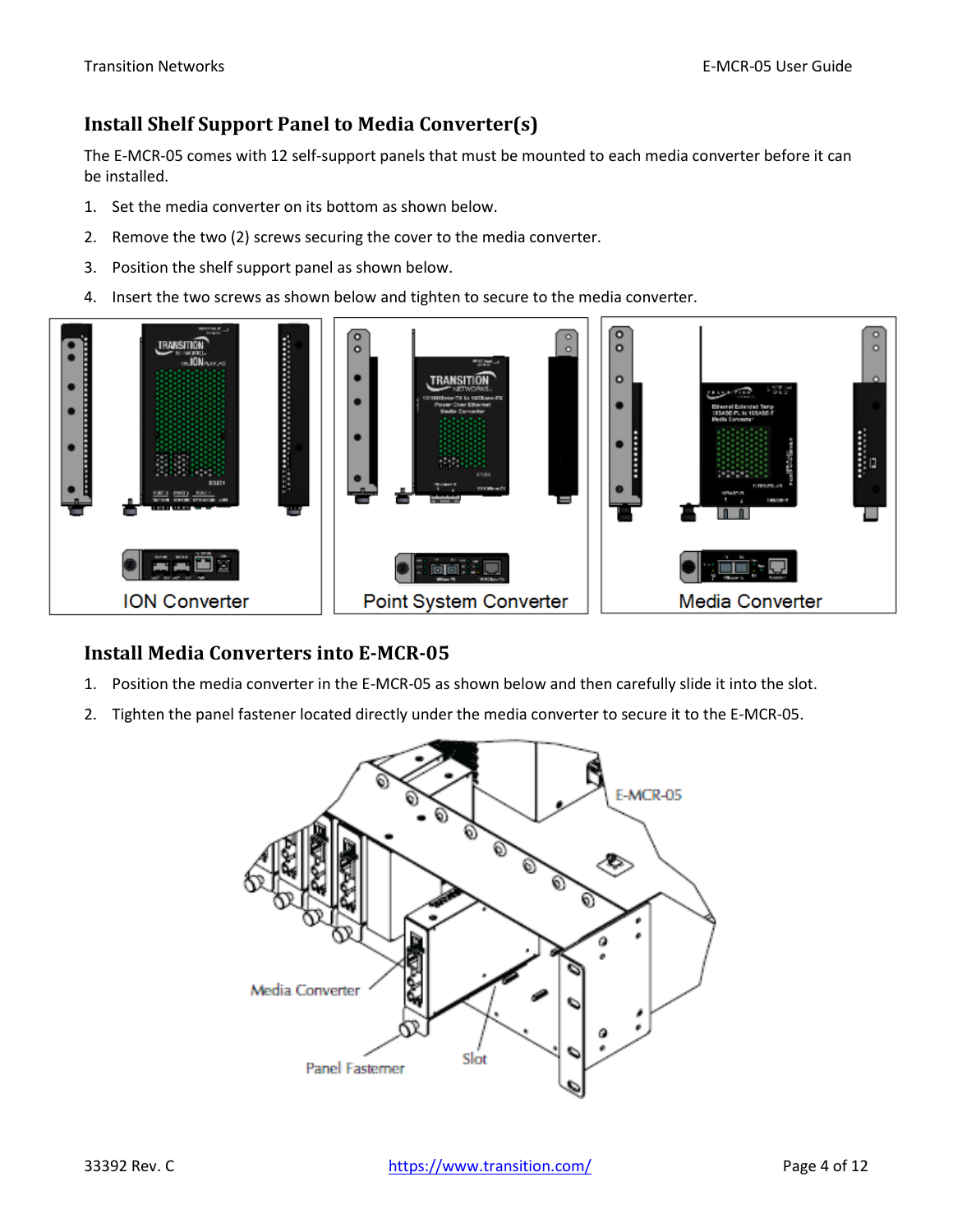#### <span id="page-4-0"></span>**Input Power / Fuse Label**

| Input Power:<br><b>FUSE</b><br><b>TRANSITION</b><br>110-240 VAC $\sim$ 50/60 Hz<br>$\overline{\phantom{0}}$                                                                                                        |  |  |
|--------------------------------------------------------------------------------------------------------------------------------------------------------------------------------------------------------------------|--|--|
| 4A. 250V<br>$\overline{\phantom{a}}$ NETWORKS.<br>3.3Arms Max.                                                                                                                                                     |  |  |
| Caution: For continued protection against risk of fire,<br>replace only with same type and rating of fuse:<br>250V 4A. Disconnect power before replacing fuse.<br>Achtung!: Zum anhaltenden Schutz vor Feurgefahr, |  |  |
| Sicherung nur mit einer gleichnamiger                                                                                                                                                                              |  |  |
| Stromstärke und Spannung ersetzen: 250V, 4A<br>Achtung!: Stromleitung ausschalten bevor Sicherung ersetzen!<br>ATTENTION: Couper le courant avant de replacer le fusible.                                          |  |  |

#### **Connect Power to Media Converters**

1. Select a barrel connector end of one power supply cable that is inserted into the harness as shown below.



2. Insert the octopus power supply cable into the media converter as shown below.



**Cable Assembly, 24 Pin-to DC Barrel**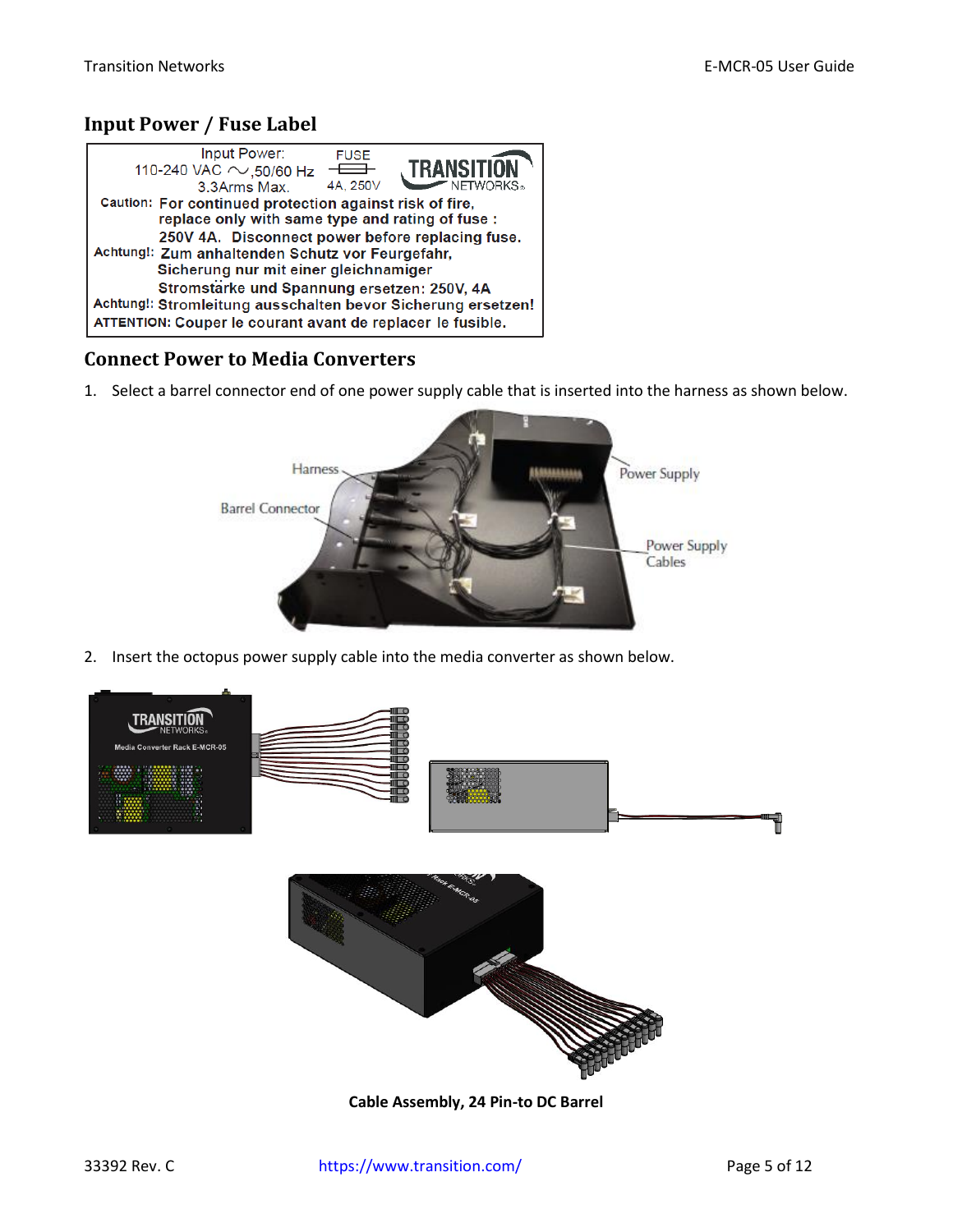#### **Connect Power to the E-MCR-05**

WARNING: Make sure that the E-MCR-05 will not overload the circuit used to supply power. See [Technical](#page-7-0) [Specifications](#page-7-0) on page [8](#page-7-0) for current and power maximums.

WARNING: Make sure that the E-MCR-05 is properly grounded. Failure to observe this warning could result in an electrical shock.

- 1. Locate the power cord.
- 2. Insert the female end of the power cord into the power supply AC power inlet shown below.
- 3. Insert the other end of the power cord into the AC wall outlet.
- 4. Press the power ON/OFF rocker switch to the ON position to supply power to E-MCR-05; media converter power LEDs should turn ON.



**Back Panel**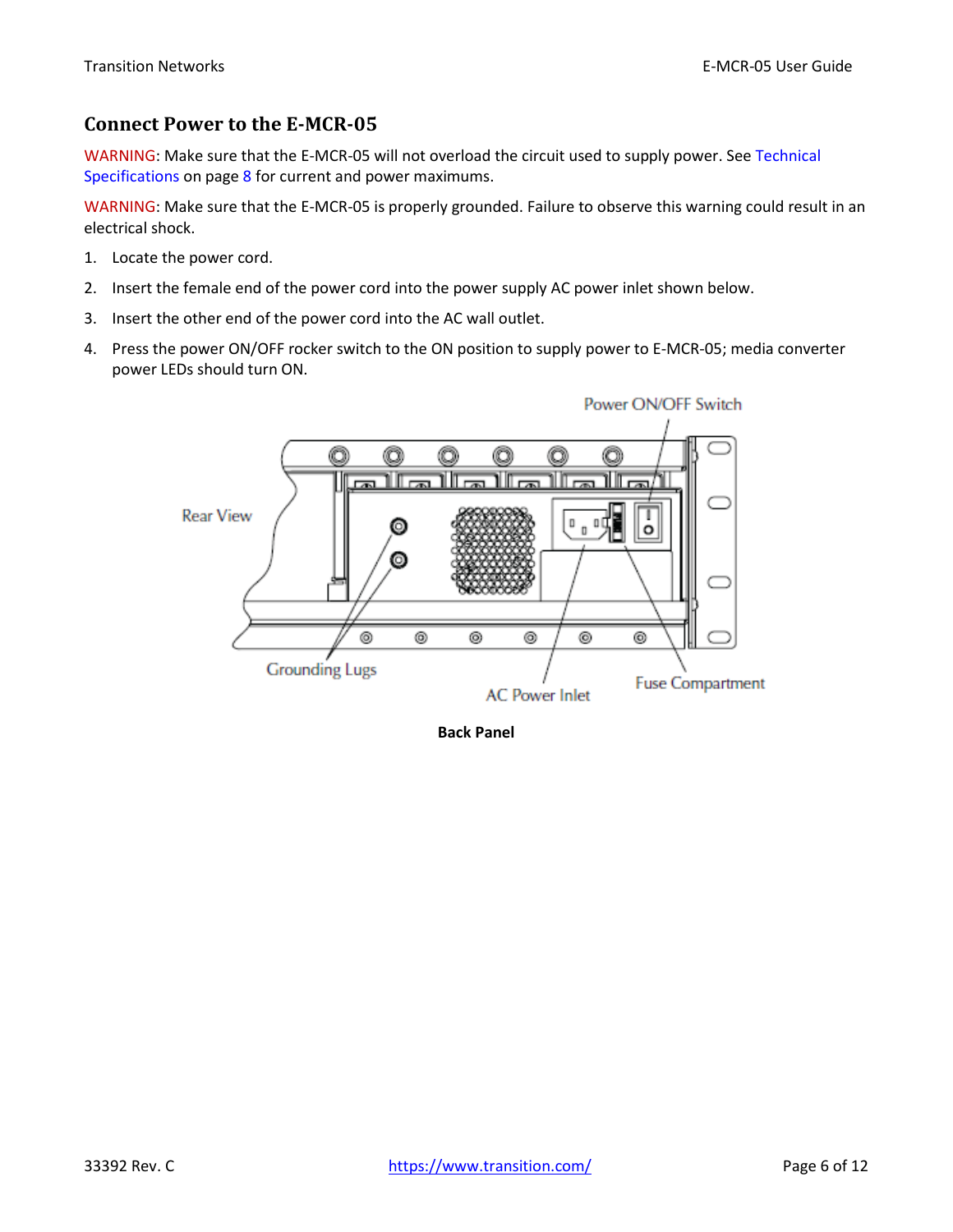## <span id="page-6-0"></span>**Maintenance Replace Fuse**

Description: FUSE, 4A, 250V, 5X20MM, FAST-BLO. See [Input Power](#page-4-0) / Fuse Label on pag[e 5](#page-4-0) above.

1. Turn the power rocker switch to the OFF position (O) as shown below.



- 2. Remove the power cord from the power supply of the E-MCR-05.
- 3. Insert a small flat-blade screwdriver at the fuse holder as shown below and pull or carefully pry outward to dislodge the fuse holder.



**Position Screwdriver Here** 

4. Remove the fuse from the fuse holder.



- 5. Install a new 4A fuse "ONLY" into the fuse holder.
- 6. Install the fuse holder into E-MCR-05.
- 7. Plug the power cord into the E-MCR-05 AC power inlet.
- 8. Press the power switch to the ON position (I) and media converter power LEDs should turn ON.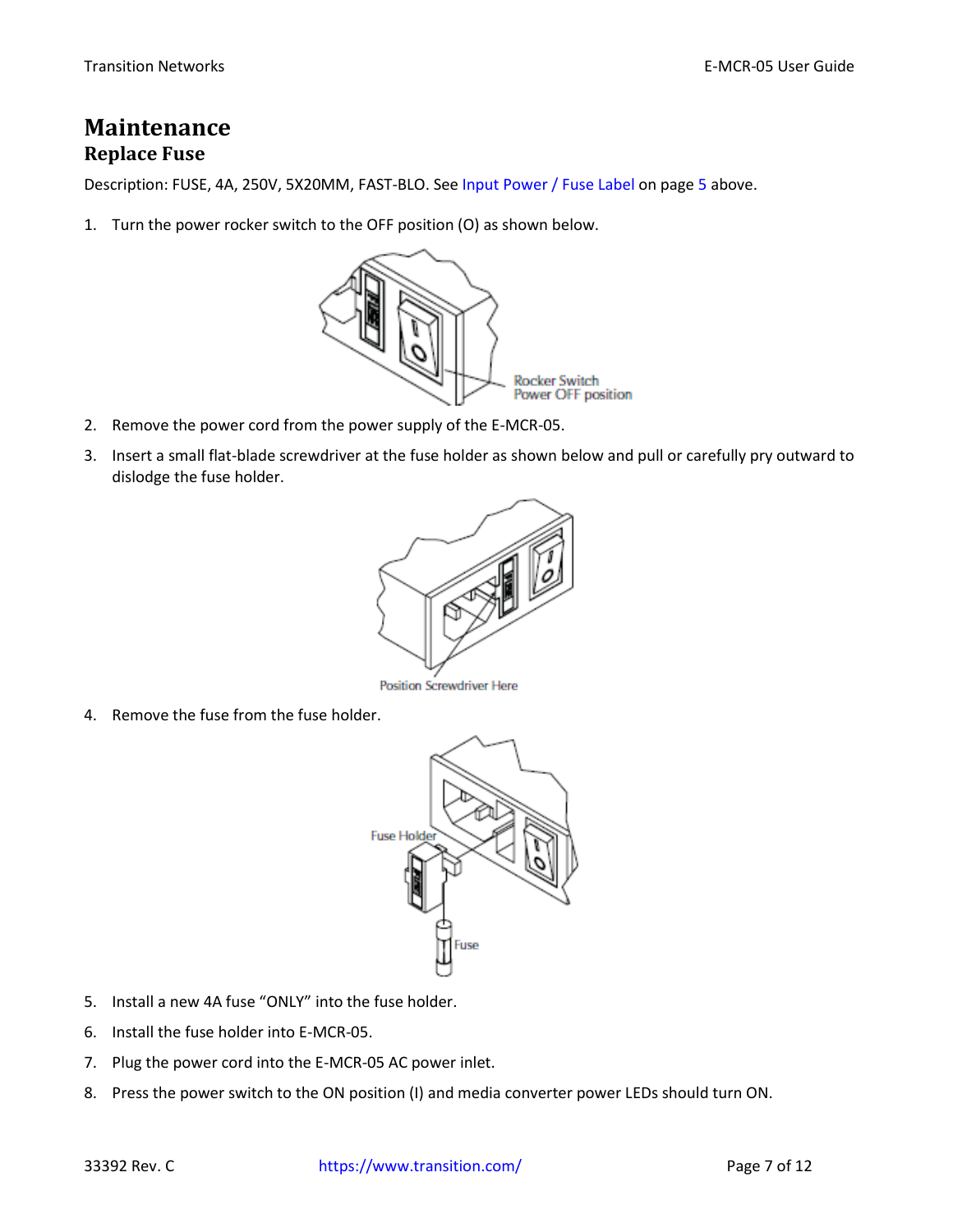# <span id="page-7-0"></span>**Technical Specifications**

### <span id="page-7-1"></span>**E-MCR-05 Specifications**

The E-MCR-05 was designed to meet the following specifications.

| Compliance:                | UL Listed, cUL Listed (Canada), CISPR/EN55022 Class A, FCC Class A, CE Mark                                            |
|----------------------------|------------------------------------------------------------------------------------------------------------------------|
| Dimensions:                | Width: 17" [432 mm] x Depth: 15" [381 mm] x Height: 4.725" [120 mm] (2.7U) high                                        |
| Weight:                    | 12 lbs. [5.2 kg]                                                                                                       |
| <b>Power Requirements:</b> | Ensure that the available power circuits are not overloaded and that the media<br>converter rack is reliably grounded. |
| Input Voltage:             | 110 to 240VAC                                                                                                          |
| Input Current:             | 3.3A maximum (360 watts maximum)                                                                                       |
| Input Frequency:           | 50 to 60 Hz                                                                                                            |
| Output Voltage:            | 12 VDC                                                                                                                 |
| <b>Output Current:</b>     | 630 mA per port maximum                                                                                                |
| MTBF:                      | 46,000 MIL-HDBK-217F Hours<br>126,500 Bellcore Hours                                                                   |
| Environment:               | Operating Temp: 0 to 50°C (32 to 122°F)<br>Humidity: 10 to 90%, non-condensing<br>Altitude: 0 - 10,000 ft.             |
| Warranty:                  | Lifetime                                                                                                               |

**Note**: Information in this document was deemed accrurate at the time of publication. For the most current information on the E-MCR-05, view the online user guide a[t https://www.transition.com/.](https://www.transition.com/)

## <span id="page-7-2"></span>**Power Supply Specifications**

| Power Supply: | Universal, internal power supply; AC $85 - 264V$ , $47 - 63$ Hz. |
|---------------|------------------------------------------------------------------|
| 25077         | (PS, 160W, UNIV AC, 12VDC, 3X5X1.25, PFC)                        |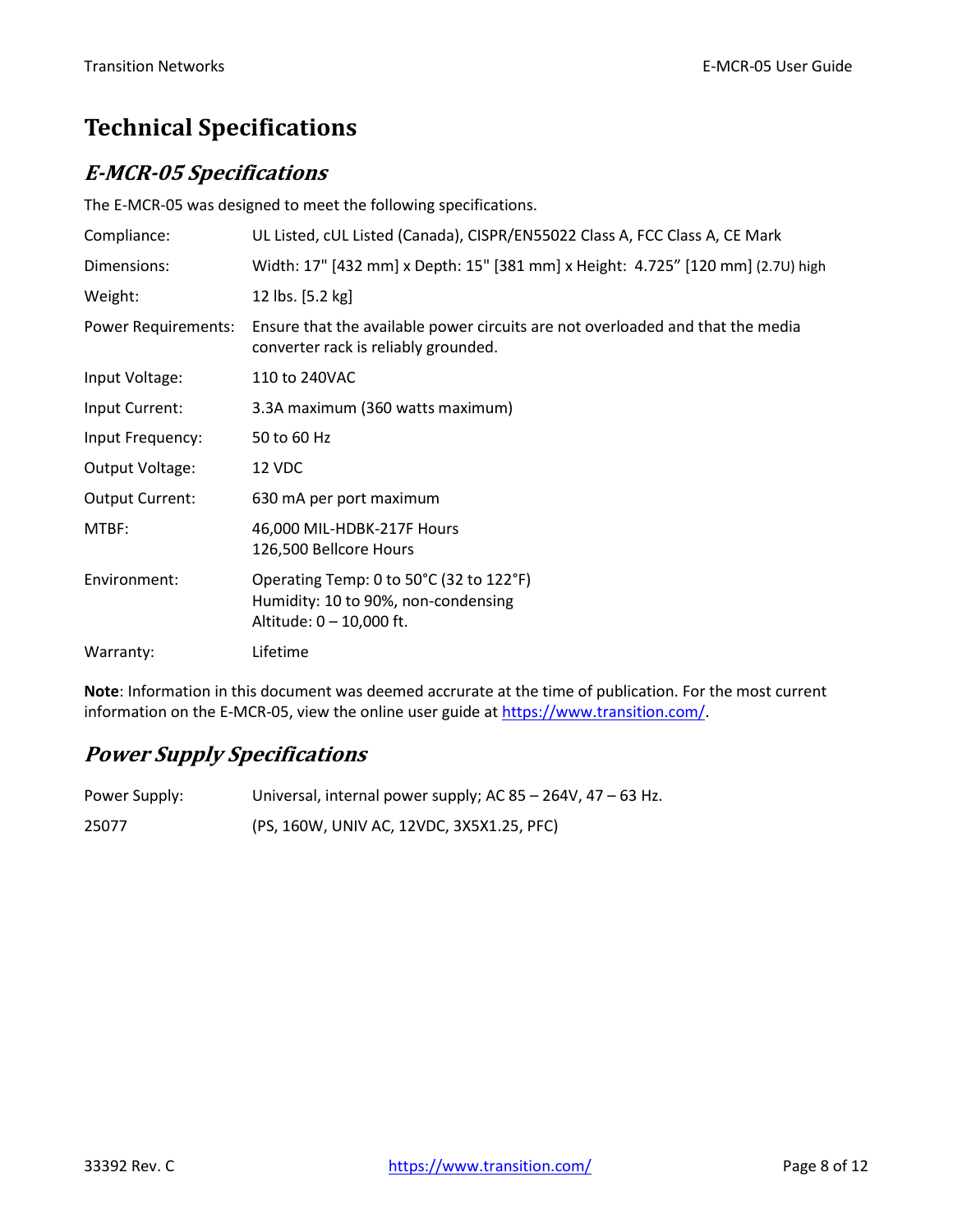# <span id="page-8-0"></span>**Compliance Information**

## <span id="page-8-1"></span>**Declaration of Conformity**

| TRANSITI<br><b>Declaration of Conformity</b><br>$\blacktriangleright$ NETWORKS.                                              |                                                                                  |                 |
|------------------------------------------------------------------------------------------------------------------------------|----------------------------------------------------------------------------------|-----------------|
| Name of Mfg                                                                                                                  | <b>Transition Networks</b><br>10900 Red Circle Drive, Minnetonka MN 55343 U.S.A. |                 |
| Model:                                                                                                                       | <b>EMCR-05 Media Converter Rack</b>                                              |                 |
| Part Number:                                                                                                                 | <b>EMOR-05</b>                                                                   |                 |
| Regulation:                                                                                                                  | EMC Directive 2004/108/EC, LVD 2006/95/EC                                        |                 |
| Purpose: To declare that the E-MCR-05 to which this declaration refers is in<br>conformity with the following standards.     |                                                                                  |                 |
| EN 55022: 2006 Class A; EN 55024:1998+A1:2001+A2:2003, IEC 60950-1:2005, C-UL<br><b>Listed, CE Mark</b>                      |                                                                                  |                 |
| I, the undersigned, hereby declare that the equipment specified above conforms to the above<br>Directive(s) and Standard(s). |                                                                                  |                 |
|                                                                                                                              | at men dan Christiannis                                                          | September, 2010 |
| Stephen Anderson, Vice-President of Engineering<br>Date                                                                      |                                                                                  |                 |

## <span id="page-8-2"></span>**FCC Regulations**

This equipment has been tested and found to comply with the limits for a Class A digital device, pursuant to part 15 of the FCC rules. These limits are designed to provide reasonable protection against harmful interference when the equipment is operated in a commercial environment. This equipment generates, uses, and can radiate radio frequency energy and, if not installed and used in accordance with the instruction manual, may cause harmful interference to radio communications.

Operation of this equipment in a residential area is likely to cause harmful interference, in which case the user will be required to correct the interference at the user's own expense.

## <span id="page-8-3"></span>**Canadian Regulations**

This digital apparatus does not exceed the Class A limits for radio noise for digital apparatus set out on the radio interference regulations of the Canadian Department of Communications.

Le présent appareil numérique n'émet pas de bruits radioélectriques dépassant les limites applicables aux appareils numériques de la Class A prescrites dans le Règlement sur le brouillage radioélectrique édicté par le ministère des Communications du Canada.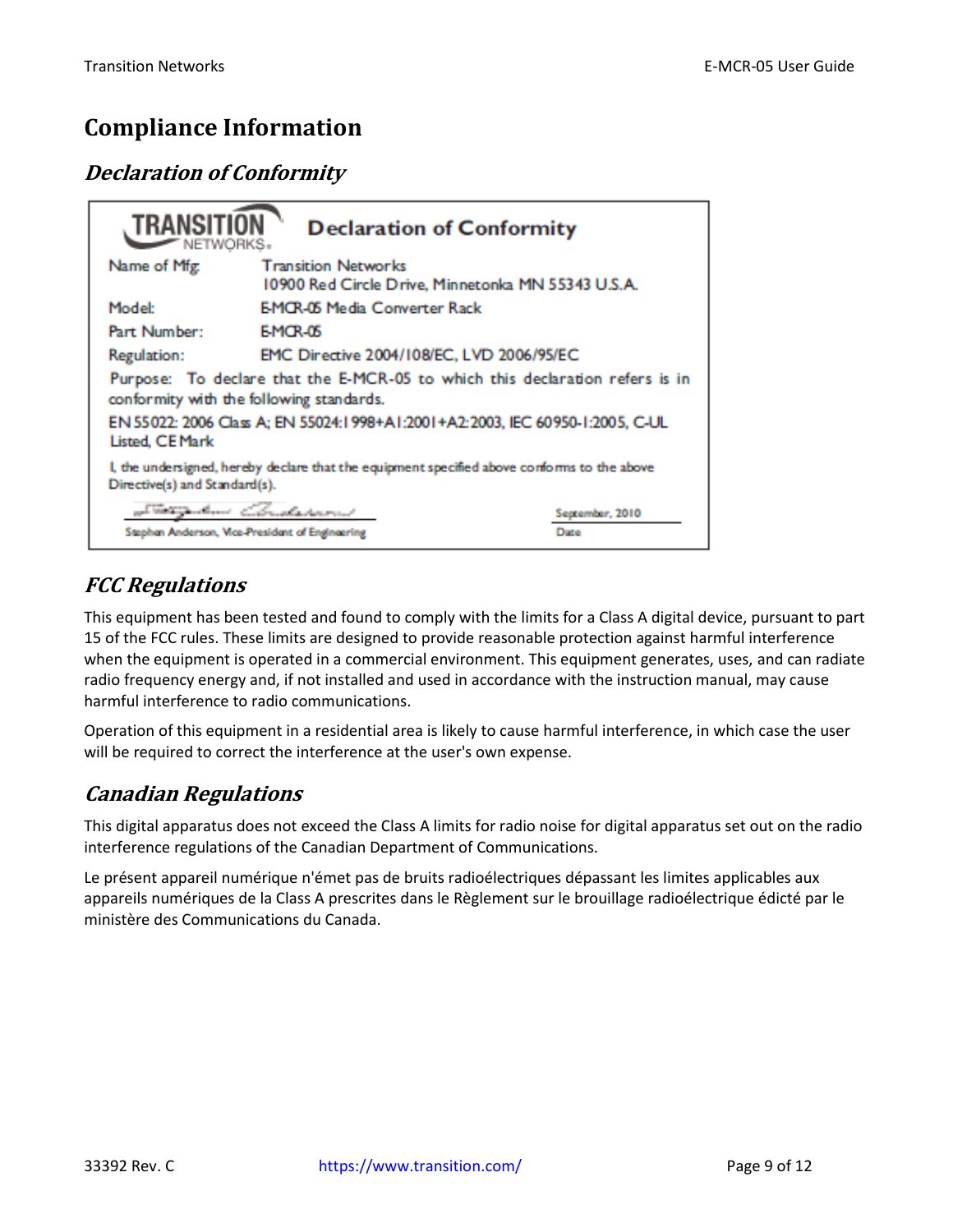### <span id="page-9-0"></span>**European Regulations**

Warning This is a Class A product. In a domestic environment this product may cause radio interference in which case the user may be required to take adequate measures.

Achtung! Dieses ist ein Gerät der Funkstörgrenzwertklasse A. In Wohnbereichen können bei Betrieb dieses Gerätes Rundfunkstörungen auftreten, in weichen Fällen der Benutzer für entsprechende Gegenmaßnahmen werantwortlich ist.

Attention! Ceci est un produit de Classe A. Dans un environment domestique, ce produit risque de créer des interférences radioélectriques, il appartiendra alors à l'utilsateur de prende les measures spécifiques appropriées.



CAUTION: RJ connectors are NOT INTENDED FOR CONNECTION TO THE PUBLIC TELEPHONE NETWORK. Failure to observe this caution could result in damage to the public telephone network.

Der Anschluss dieses Gerätes an ein öffentlickes Telekommunikationsnetz in den EGMitgliedstaaten verstösst gegen die jeweligen einzelstaatlichen Gesetze zur Anwendung der Richtlinie 91/263/EWG zur Angleichung der Rechtsvorschriften der Mitgliedstaaten über Telekommunikationsendeinrichtungen einschliesslich der gegenseitigen Anerkennung ihrer Konformität.

In accordance with European Union Directive 2002/96/EC of the European Parliament and of the Council of 27 January 2003, Transition Networks will accept post usage returns of this product for proper disposal. The contact information for this activity can be found in the 'Contact Us' portion of this document.

# <span id="page-9-1"></span>**Contact Us**

**Technical Support**: Technical support is available 24-hours a day. US and Canada: 1-800-260-1312 International: 00-1-952-941-7600

**Main Office** : tel: +1.952.941.7600 | toll free: 1.800.526.9267 | fax: 952.941.2322 [sales@transition.com](mailto:sales@transition.com) | [techsupport@transition.com](mailto:techsupport@transition.com) | [customerservice@transition.com](mailto:customerservice@transition.com) **Address** : Transition Networks | 10900 Red Circle Drive | Minnetonka, MN 55343, U.S.A.

# <span id="page-9-2"></span>**Warranty**

#### **Limited Lifetime Warranty**

Effective for Products Shipped May 1, 1999 and After. Every Transition Networks labeled product purchased after May 1, 1999, and not covered by a fixed-duration warranty will be free from defects in material and workmanship for its lifetime. This warranty covers the original user only and is not transferable.

This warranty does not cover damage from accident, acts of God, neglect, contamination, misuse or abnormal conditions of operation or handling, including over-voltage failures caused by use outside of the product's specified rating, or normal wear and tear of mechanical components. If the user is unsure about the proper means of installing or using the equipment, contact Transition Networks' free technical support services.

Transition Networks will, at its option:

- Repair the defective product to functional specification at no charge
- Replace the product with an equivalent functional product
- Refund a portion of purchase price based on a depreciated value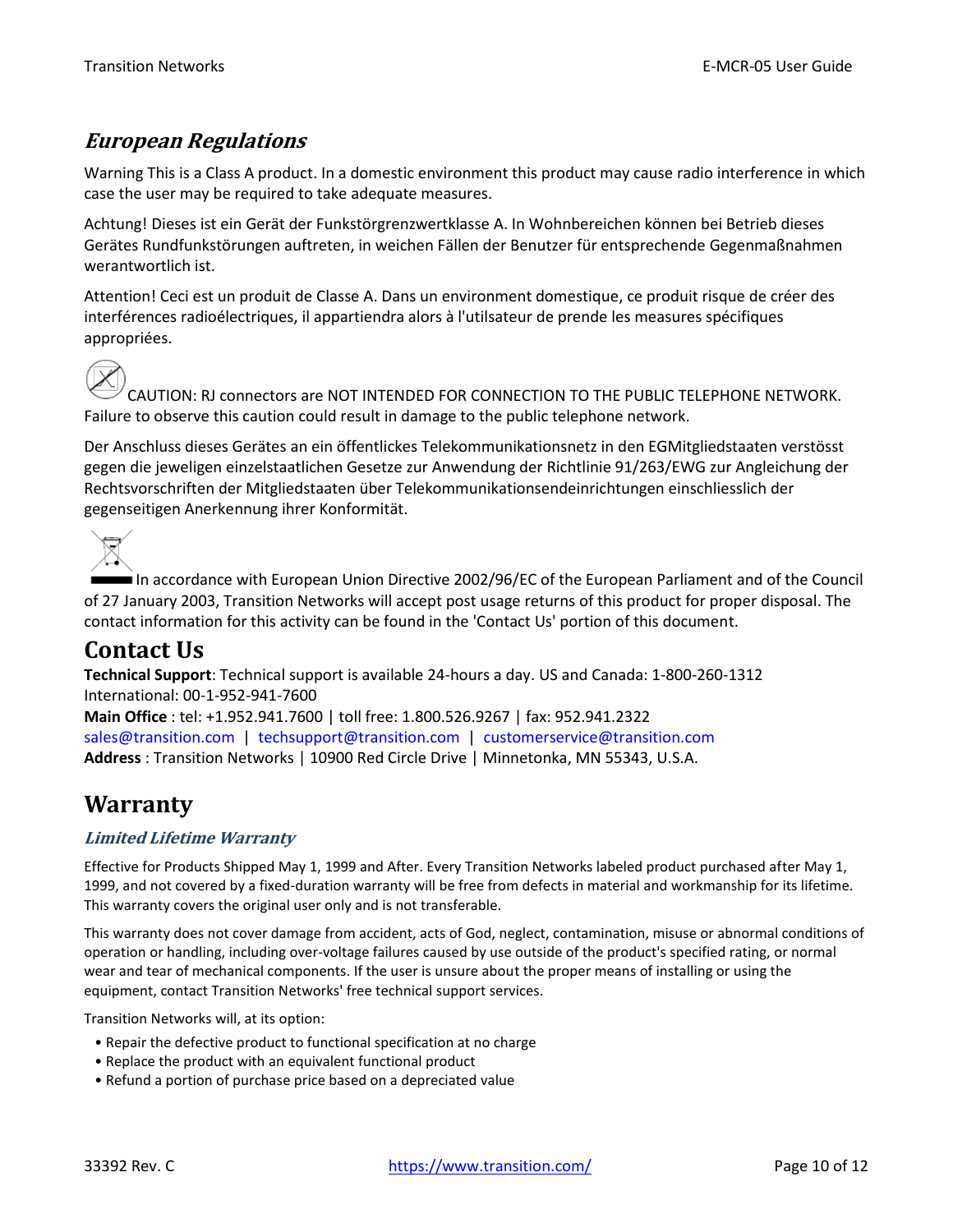#### **Return Instructions**

Send the defective product postage and insurance prepaid to the following address:

Transition Networks, Inc. 10900 Red Circle Drive Minnetonka, MN 55343 USA Attn: RETURNS DEPT: CRA/RMA # \_\_\_\_\_\_\_\_\_\_\_\_

Failure to properly protect the product during shipping may void this warranty. The return authorization number must be written on the outside of the carton to ensure its acceptance. We cannot accept delivery of any equipment that is sent to us without a CRA or RMA number.

CRA's are valid for 60 days from the date of issuance. An invoice will be generated for payment on any unit(s) not returned within 60 days.

Upon completion of a demo/ evaluation test period, units must be returned or purchased within 30 days. An invoice will be generated for payment on any unit(s) not returned within 30 days after the demo/ evaluation period has expired.

The customer must pay for the non-compliant product(s) return transportation costs to Transition Networks for evaluation of said product(s) for repair or replacement. Transition Networks will pay for the shipping of the repaired or replaced inwarranty product(s) back to the customer (any and all customs charges, tariffs, or/and taxes are the customer's responsibility).

Before making any non-warranty repair, Transition Networks requires a \$200.00 charge plus actual shipping costs to and from the customer. If the repair is greater than \$200.00, an estimate is issued to the customer for authorization of repair. If no authorization is obtained, or the product is deemed not repairable, Transition Networks will retain the \$200.00 service charge and return the product to the customer not repaired. Non-warranted products that are repaired by Transition Networks for a fee will carry a 180-day limited warranty. All warranty claims are subject to the restrictions and conventions set forth by this document.

Transition Networks reserves the right to charge for all testing and shipping incurred, if after testing, a return is classified as "No Problem Found."

THIS WARRANTY IS YOUR ONLY REMEDY. NO OTHER WARRANTIES, SUCH AS FITNESS FOR A PARTICULAR PURPOSE, ARE EXPRESSED OR IMPLIED. TRANSITION NETWORKS IS NOT LIABLE FOR ANY SPECIAL, INDIRECT, INCIDENTAL OR CONSEQUENTIAL DAMAGES OR LOSSES, INCLUDING LOSS OF DATA, ARISING FROM ANY CAUSE OR THEORY. AUTHORIZED RESELLERS ARE NOT AUTHORIZED TO EXTEND ANY DIFFERENT WARRANTY ON TRANSITION NETWORKS'S BEHALF.

## <span id="page-10-0"></span>**Record of Revisions**

| <b>Rev</b> | Date    | <b>Notes</b>                        |
|------------|---------|-------------------------------------|
|            | 5/12/08 | Initial release.                    |
| B          | 9/7/10  | Update text and graphics.           |
| ◡          | 8/20/19 | Update to current build and format. |

**Trademark Notices**: All trademarks and registered trademarks are the property of their respective owners.

**Copyright Restrictions**: © 2010-2019 Transition Networks. All rights reserved. No part of this work may be reproduced or used in any form or by any means - graphic, electronic or mechanical - without written permission from Transition Networks.